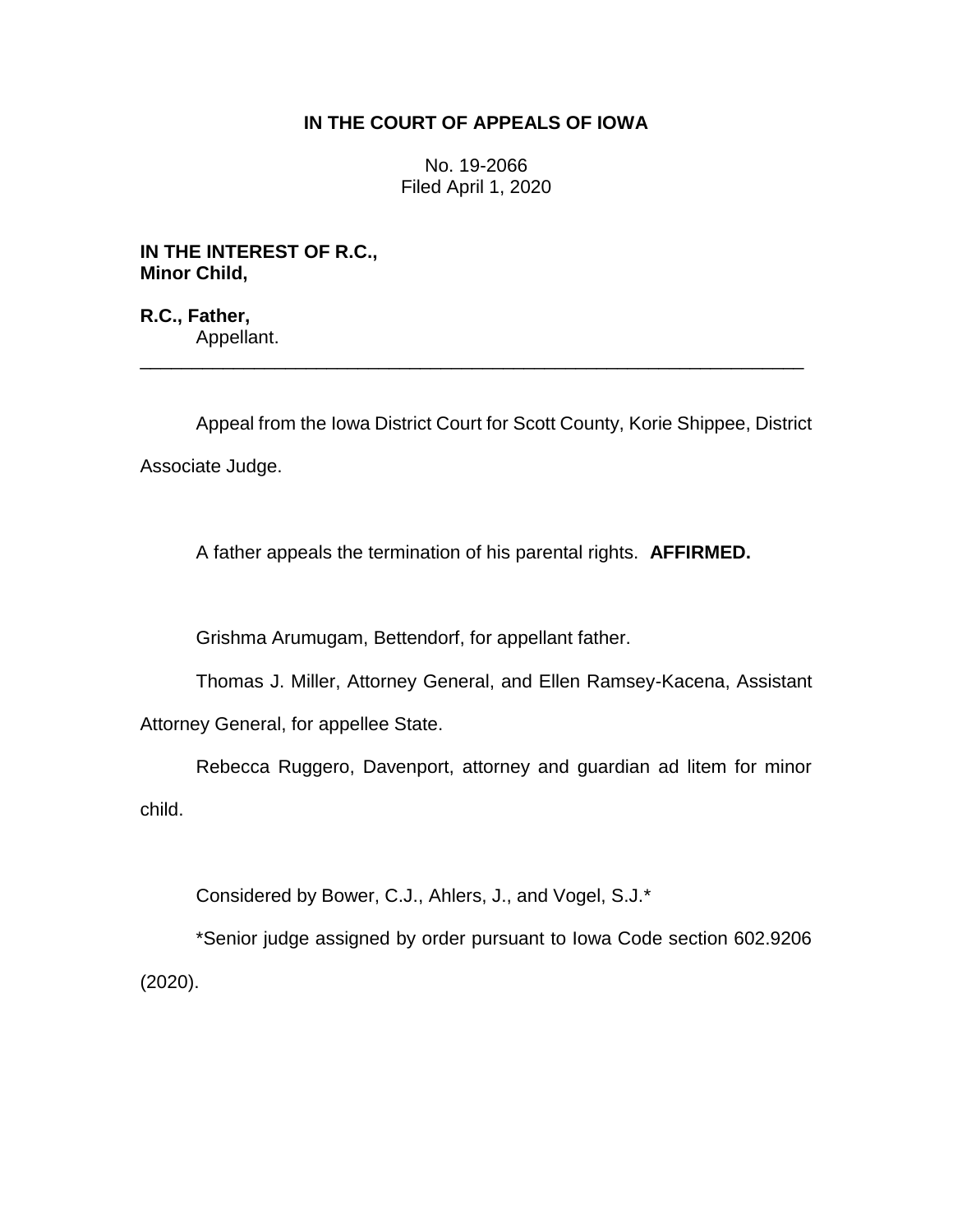## **VOGEL, Senior Judge.**

 $\overline{a}$ 

The father of R.C., born in November 2011, appeals the termination of his parental rights asserting the Iowa Department of Human Services (DHS) failed to offer him adequate reunification services and, in lieu of termination, the juvenile court should have established a guardianship for R.C. Because the father has had little to no relationship with R.C. and has been incarcerated most of R.C.'s life, we affirm the juvenile court's order.

R.C. came to the attention of DHS in January 2018 upon concerns the mother was using methamphetamine and not providing adequate care.<sup>1</sup> At the time, the father was in an Iowa Department of Corrections work-release facility. An ex parte removal order was entered on January 29, and R.C. has been in the care of her grandparents since that time. $2$  After more than one year passed with no progress towards reunification, the State petitioned for termination of the father's parental rights. The matter came on for hearing on September 30, 2019, and continued on November 15. The father, still incarcerated, participated and testified in the hearing. The court entered its order of termination on November 27; the father appeals.

We review termination-of-parental-rights proceedings de novo. *In re M.D.*, 921 N.W.2d 229, 232 (Iowa 2018). While we give weight to the juvenile court's factual findings, we are not bound by them. *Id.* The primary concern is the child's best interests. *In re J.E.*, 723 N.W.2d 793, 798 (Iowa 2006).

 $1$  The mother's parental rights were also terminated. She does not appeal.

 $2$  R.C. was initially cared for by her maternal grandmother, but she soon moved to her maternal grandfather and his wife's home, where she has remained.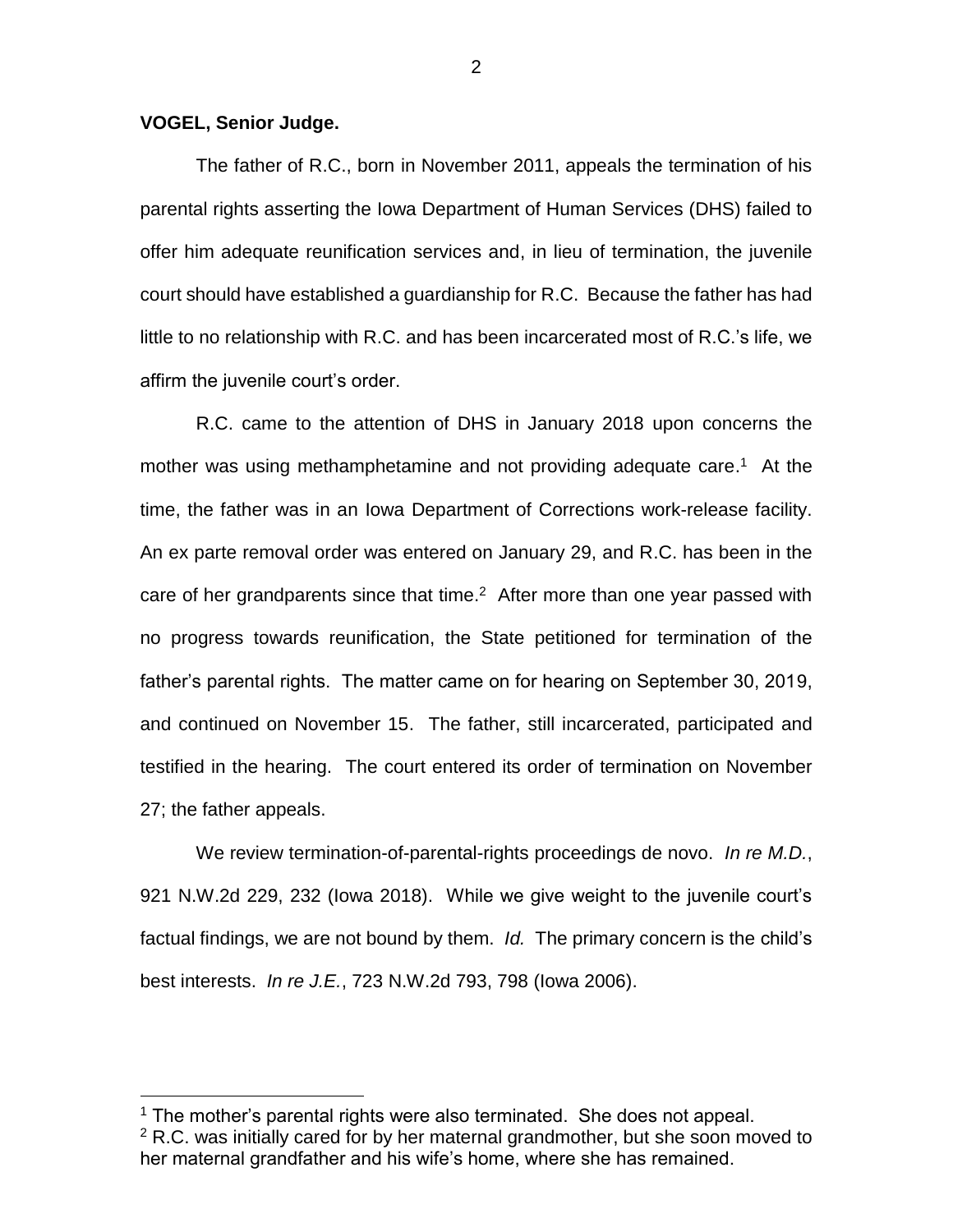The father's rights were terminated under Iowa Code section 232.116(1)(b), (e), and (f) (2019). He does not contest the elements of any of those paragraphs, $3$ but he does claim DHS did not make reasonable efforts towards reunification, specifically visitation opportunities. The reasonable-efforts requirement is not viewed as a strict substantive requirement of termination. *In re C.B.*, 611 N.W.2d 489, 493 (Iowa 2000). Instead, it impacts the State's burden of proving those elements of termination that require reasonable efforts. *Id.* In this case, the father failed to raise his lack of visitation during the underlying proceedings. Therefore, error was not preserved. *See In re L.M.,* 904 N.W.2d 835, 840 (Iowa 2017) (holding objection to a lack of services is waived if not requested early in the process so appropriate changes can be made).

Assuming error was preserved and considering the father's complaint, the record shows the father was offered visitation in March 2018, after the adjudication hearing, when the father was on work release. However, he did not show up for the prearranged meeting. Again in February 2019, he was offered supervised visitation, but he refused to participate, claiming his visits with R.C. did not need to be supervised. During his phone conversation with the DHS worker, he became belligerent, finally hanging up on the worker. The father's claim is without merit.

The father next asserts a guardianship should have been established for R.C. in lieu of termination. He does not object to R.C. living with her maternal grandparents, even claiming he liked them and they are "cool" people. Considering the father's extensive criminal history, including his undetermined

 $\overline{a}$ 

 $3$  We typically perform a three-step analysis, beginning with the statutory grounds for termination, when reviewing a termination of parental rights. *See In re P.L.*, 778 N.W.2d 33, 40–41.We need not discuss any step the father does not dispute. *See id*.